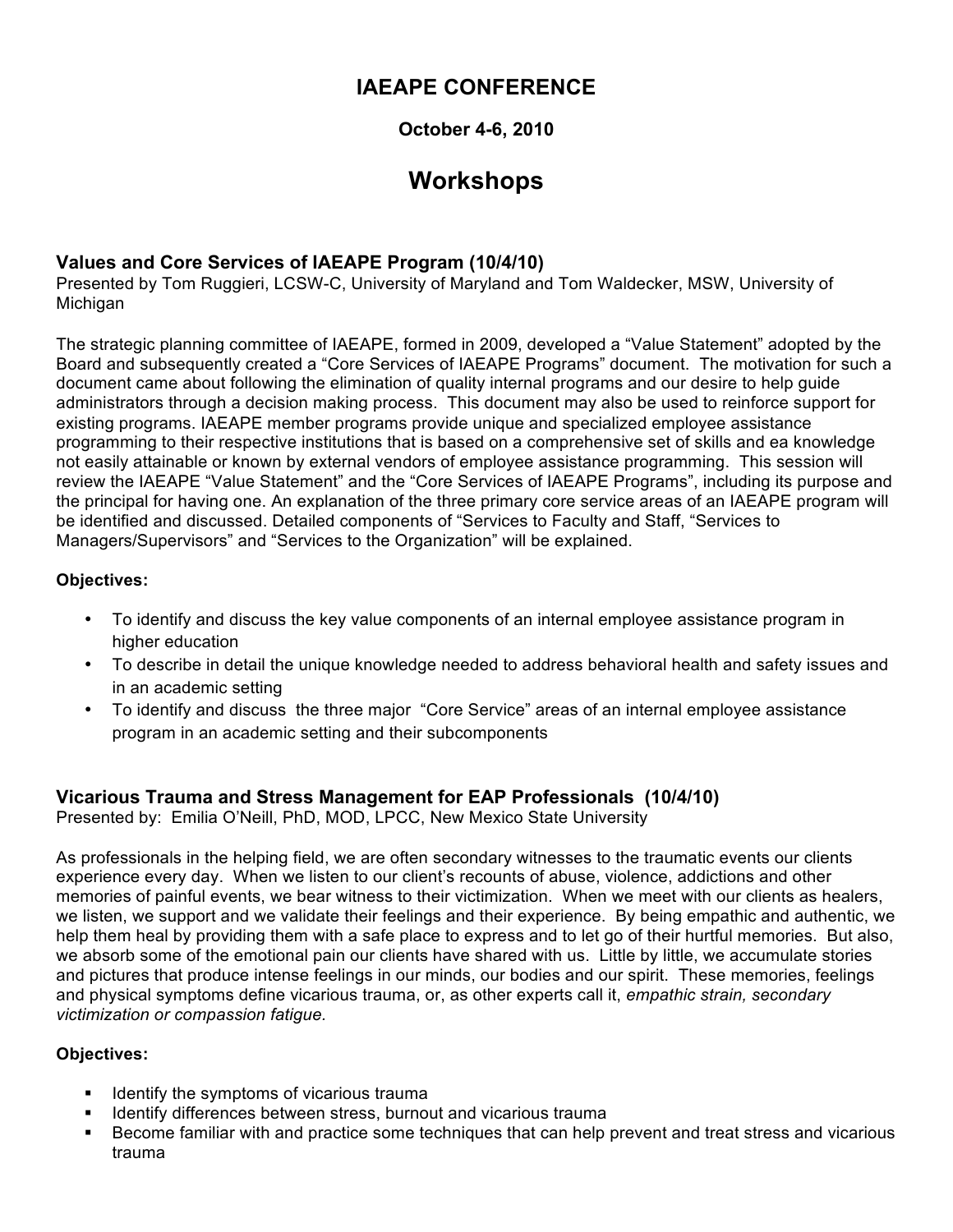#### **Flood, Stress and Tears: Providing Psychological First Aid to Vanderbilt University (10/4/10)** Presented by: Jim Kendall, LCSW, CEAP – Manager of Work/Life Connections, Vanderbilt University

In May 2010, the city of Nashville received more than 15 inches of rain in 48 hours. Homes and businesses were destroyed in an instant. People were rescued by boats. Streets were impassable. Natural disasters are equal opportunity destroyers. At Vanderbilt University some University and Hospital buildings flooded. Equipment was destroyed. Faculty and staff found themselves without homes, no flood insurance, and unable to inhabit their dwellings. The after effects continue today.

The Work/Life Connections–EAP responded immediately with gift cards, information and counseling. The University provided unprecedented assistance. The EAP was an integral part of the Command Center and response. This session will outline the EAP's response to the flood, concerns in responding to natural disasters, managing existing EAP functions, lessons learned and EAP staff response.

#### **Objectives:**

- Outline how Work/Life Connections-EAP responded after the flood in support of the faculty and staff at Vanderbilt University
- **Examine the impact of natural disasters on the organization/lessons learned**
- **Provide an overview of the support for those who grieve for losses**
- Review of the importance of staff self care throughout the response timeline

#### **Emory University's Mental Health Task Force: Facing Challenges by Increasing Opportunities (10/5/10)**

Presented by: Paula G. Gomes, PsyD, Director, Faculty Staff Assistance Program (FSAP), Emory University and Emory Healthcare and Robin Huskey, LCSW, CEAP, Manager of Education and Outreach Director, FSAP, Emory University and Emory Healthcare

This presentation will provide an overview of the experiences and strategies used to form and implement a campus-wide initiative aimed at increasing community awareness of mental health needs, reducing stigma related to help seeking behaviors and advocating for viable resources. Campus-wide implementations, coordination and collaboration will be emphasized. Areas of focus will include: role of student activism and administrative support; identification of task force members; planning and writing of task force report; communication with leadership; implementation including evaluation and funding strategies; ongoing challenges.

#### **Objectives:**

- Learn about and share strategies related to grassroots advocacy for mental health resources at colleges and universities
- **Increase and share knowledge gained in running an effective institutional task force on mental health** based on college and university environments
- Enhance knowledge of the benefits of collaboration to promote organizational awareness and culture change regarding mental health concerns

#### **Ethics and Boundaries (10/5/10)**

Presented by: Jenene Case Pease, PhD, CEAP, University of Illinois, Springfield and Mary Wilkes, LCSW, CEAP, Florida State University

This workshop is designed to provide attendees learning opportunities to explore and address their professional ethical values. Participation in this workshop will enable attendees to consider and review their concept of and commitment to professional, ethical practice. Experiential teaching techniques employed will